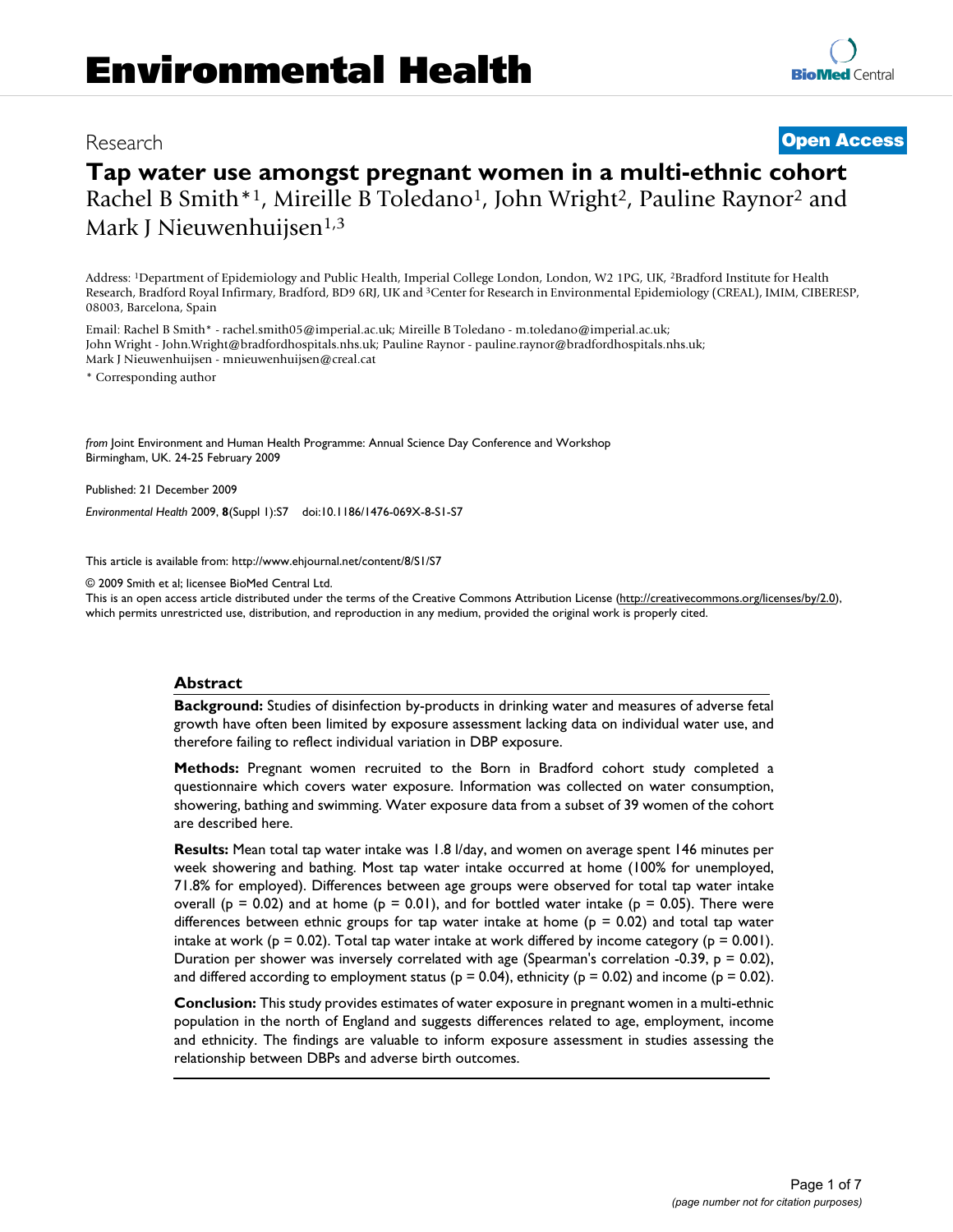## **Background**

Disinfection by-products (DBPs) are formed, when the added chlorine reacts with natural organic matter and/or bromide ions in the water [1]. Humans can be exposed to DBPs in drinking water by ingestion, or by inhalation and dermal absorption during activities such as showering [2]. There is some evidence to suggest that exposure to DBPs during pregnancy may be related to measures of compromised fetal growth, e.g. term low birth weight, or intrauterine growth retardation [3,4], however findings are inconsistent and the evidence remains inconclusive. A major limitation in previous studies has been crude or incomplete exposure assessment; in particular, studies have often ignored individual variation in water use, therefore ignoring a potential source of variation in DBP exposure.

We are investigating the relationship between DBPs and measures of fetal growth in the Born in Bradford birth cohort [5]. We aim to improve on previous exposure assessment, by generating personalised DBP exposure estimates for each woman in the cohort during her pregnancy. At the area level, we have routinely collected information on trihalomethane concentrations in tap water supplied by the local water company, and as part of the HiWATE project [6] we have also conducted extra tap water sampling in the study area for non-trihalomethane DBPs. At the individual level, our exposure assessment involves evaluating exposure to water amongst pregnant women in the cohort. In this paper we describe patterns of water exposure within a subset of the cohort.

#### **Methods**

Born in Bradford is a prospective multi-ethnic birth cohort in the north of England which is recruiting 10,000 mother and baby couplets between 2007-2010. Pregnant women are recruited to the cohort at approximately 28 weeks gestation. At recruitment detailed questionnaires are administered by bilingual researchers collecting data on the mothers' lifestyle, environment, ethnicity and health. Questions include water exposures: consumption of tap water, bottled water, tea, coffee, and squash at home, work/college, or elsewhere, water filtering habits at home and work, and showering, bathing and swimming habits. As part of a nested validation study 56 women were recruited from the main cohort during March and May 2008. The aim of the nested study was to collect detailed information which could be used to validation exposure estimates to DBPs and air pollution for the main cohort. To be eligible for the nested study women had to be able to speak and read English. Out of 166 eligible women, 56 (33.7%) agreed to take part. 12 women withdrew and 5 failed to complete the study, leaving 39 women. As part of this nested study we were provided with an extract of baseline questionnaire data for these 39

women by the Born in Bradford study, in advance of completion of the dataset for the main cohort for which recruitment is still ongoing. We analysed the baseline questionnaire data on this subset to provide descriptive statistics of water use, which are reported in this paper. Analysis was performed using R 2.4.1 [7]. Consumption was reported in cups or glasses per day (cup/glass assumed to be 200 ml), and converted into litres for analysis. Total tap water intake was calculated by summing tap water, tea, coffee and squash intakes. Total fluid intake was calculated by also including bottled water. When analysing by ethnicity, categories were collapsed to give 3 subgroups: White (incorporating White British and White Other), South Asian (incorporating Pakistani and Indian), and Other (incorporating Black or Black British and All Other), because numbers were small, and for employment subgroups, subjects on maternity/sick leave were kept with the employed group. The Born in Bradford study and the nested study were approved by the Bradford Research Ethics Committee.

## **Results**

## *Demographics*

Mean age of subjects was 29.7 years with just over half of the women employed (Table 1). A sizeable proportion of the women were educated to degree level (35.9%). 48.7% were of White British origin and 38.5% were of Pakistani origin. Income levels varied and only 10.3% reported currently smoking.

#### *Water consumption*

#### *Overall*

Mean total tap water intake across all locations was 1.8 l/ day, whilst total fluid intake was 2.1 l/day (Table 2(a)). Tap water consumption (cold tap water and tap water based beverages) represented 84.3% of all fluid intake. For unemployed women, 100% of tap water intake occurred at home. For employed women 71.8% of tap water intake occurred at home, and 28.2% at work.

#### *Home*

Total tap water intake at home averaged 1.5 l/day. The largest component of total tap water intake at home came from cold tap water (50.7%), followed by tea (23.1%) and then squash (18.9%). The majority of cold tap water intake was unfiltered (73.1%). 7.7% of women reported no tap water intake from any source at home.

#### *Work*

Amongst employed women, total tap water intake at work averaged 0.6 l/day. All tap water consumed at work was unfiltered. The largest component of total tap water intake at work came from cold tap water (43.1%), followed by tea (29.3%) and then coffee (17.2%). Women consumed similar quantities of cold tap water and bottled water at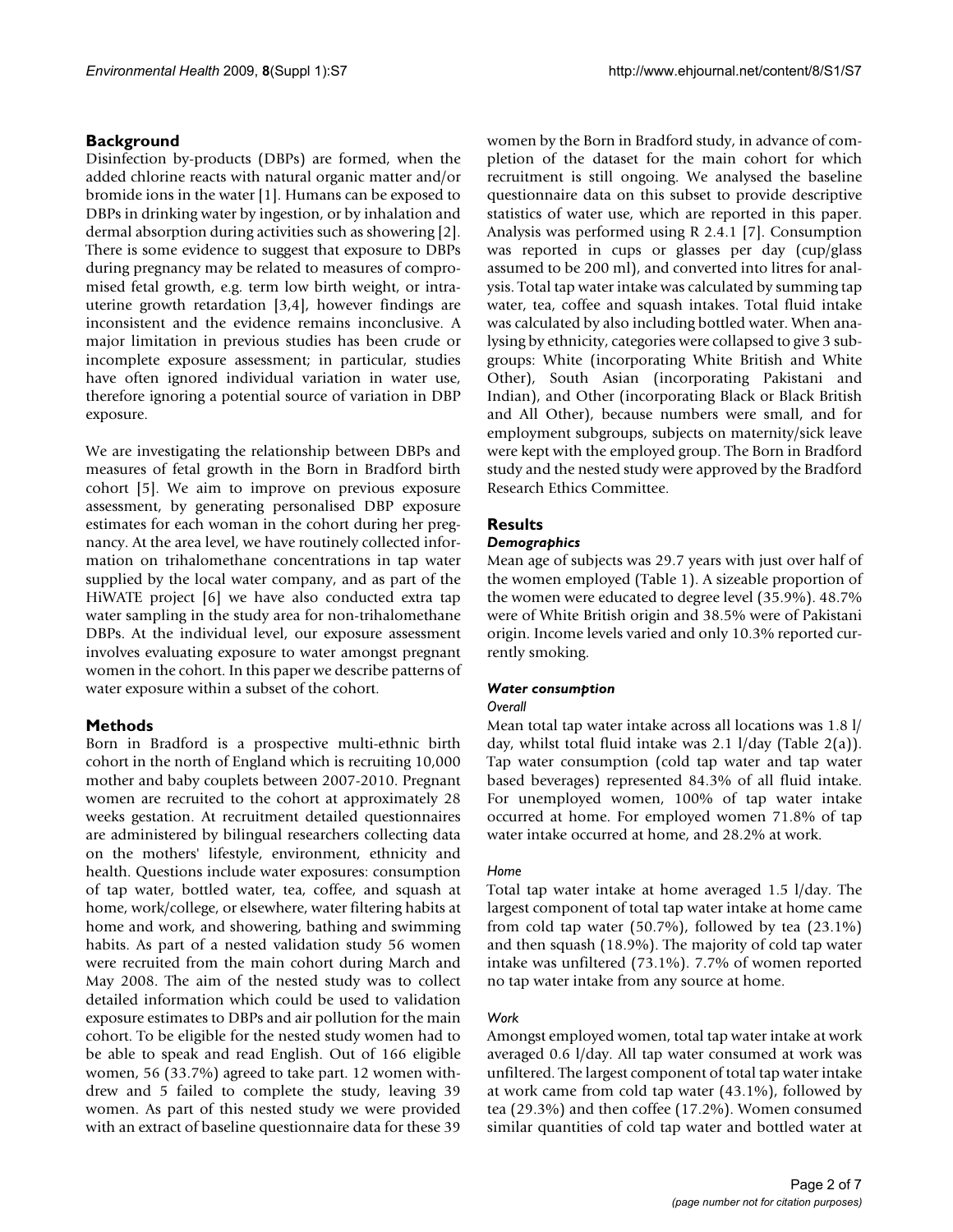#### **Table 1: Demographic characteristics**

|                                          |                         | <b>Nested subset</b>    |       | Main cohort |       |  |
|------------------------------------------|-------------------------|-------------------------|-------|-------------|-------|--|
| <b>Characteristics</b>                   |                         | n                       | %     | n           | %     |  |
| All                                      |                         | 39                      | 100.0 | 4070        | 100.0 |  |
| Age                                      | $20$                    | $\mathbf{2}$            | 5.1   | 302         | 7.4   |  |
|                                          | $20 - 24$               | $\overline{\mathbf{4}}$ | 10.3  | 1088        | 26.7  |  |
|                                          | 25-29                   | $\overline{13}$         | 33.3  | 1317        | 32.4  |  |
|                                          | 30-34                   | 15                      | 38.5  | 839         | 20.6  |  |
|                                          | 35-39                   | 4                       | 10.3  | 450         | 11.1  |  |
|                                          | $\geq$ 40               | T                       | 2.6   | 73          | 1.8   |  |
|                                          | Missing data            |                         |       | H           | 0.02  |  |
| <b>Marital Status</b>                    | Married                 | 31                      | 79.5  | 2864        | 70.4  |  |
|                                          | Single                  | 8                       | 20.5  | 1198        | 29.4  |  |
|                                          | Missing data            |                         |       | 8           | 0.2   |  |
| <b>Highest Educational Qualification</b> | None                    | 4                       | 10.3  | 698         | 17.1  |  |
|                                          | O level/GCSE or A level | $\overline{13}$         | 33.3  | 1389        | 34.1  |  |
|                                          | Degree                  | $\overline{14}$         | 35.9  | 827         | 20.3  |  |
|                                          | Other (e.g. NVQ)        | 8                       | 20.5  | 1094        | 26.9  |  |
|                                          | Don't know              |                         |       | 53          | 1.3   |  |
|                                          | Missing data            |                         |       | 9           | 0.2   |  |
| <b>Employment status</b>                 | Employed                | 20                      | 51.3  | 1624        | 39.9  |  |
|                                          | Unemployed              | 18                      | 46.2  | 2258        | 55.5  |  |
|                                          | Maternity/Sick leave    | J.                      | 2.6   | 184         | 4.5   |  |
|                                          | Missing data            |                         |       | 4           | 0.1   |  |
| Parity                                   | 0                       | $\overline{14}$         | 35.9  | 1587        | 39.0  |  |
|                                          | $\mathbf{I}$            | 15                      | 38.5  | 1198        | 29.4  |  |
|                                          | $\overline{\mathbf{c}}$ | $\overline{\mathbf{z}}$ | 17.9  | 657         | 16.1  |  |
|                                          | $3+$                    | 3                       | 7.7   | 528         | 13.0  |  |
|                                          | Missing data            |                         |       | 100         | 2.5   |  |
| <b>Household Income</b>                  | $<$ £20,000             | 15                      | 38.5  | 1876        | 46. I |  |
|                                          | £20,000-40,000          | 14                      | 35.9  | 953         | 23.4  |  |
|                                          | >E40,000                | 7                       | 17.9  | 332         | 8.2   |  |
|                                          | Don't know              | 3                       | 7.7   | 846         | 20.8  |  |
|                                          | Not stated/missing      |                         |       | 63          | 1.4   |  |
| <b>Ethnicity</b>                         | <b>White British</b>    | 19                      | 48.7  | 1573        | 38.6  |  |
|                                          | <b>White Other</b>      | J.                      | 2.6   | 96          | 2.4   |  |
|                                          | Pakistani               | 15                      | 38.5  | 1873        | 46.0  |  |
|                                          | Indian                  | L                       | 2.6   | 159         | 3.9   |  |
|                                          | Bangladeshi             | $\mathbf 0$             | 0.0   | 94          | 2.3   |  |
|                                          | Any other Asian origin  | $\bf{0}$                | 0.0   | 40          | 1.0   |  |
|                                          | Black or Black British  | L.                      | 2.6   | 105         | 2.6   |  |
|                                          | Mixed                   | 0                       | 0.0   | 67          | 1.6   |  |
|                                          | All Other               | $\mathbf{2}$            | 5.1   | 59          | 1.4   |  |
|                                          | Not stated/missing      |                         |       | 4           | 0.1   |  |
| <b>Smoking</b>                           | Current smoker          | $\overline{\mathbf{4}}$ | 10.3  | 562         | 13.8  |  |
|                                          | Past smoker             | 8                       | 20.5  | 612         | 15.0  |  |
|                                          | Never smoker            | 27                      | 69.2  | 2896        | 71.2  |  |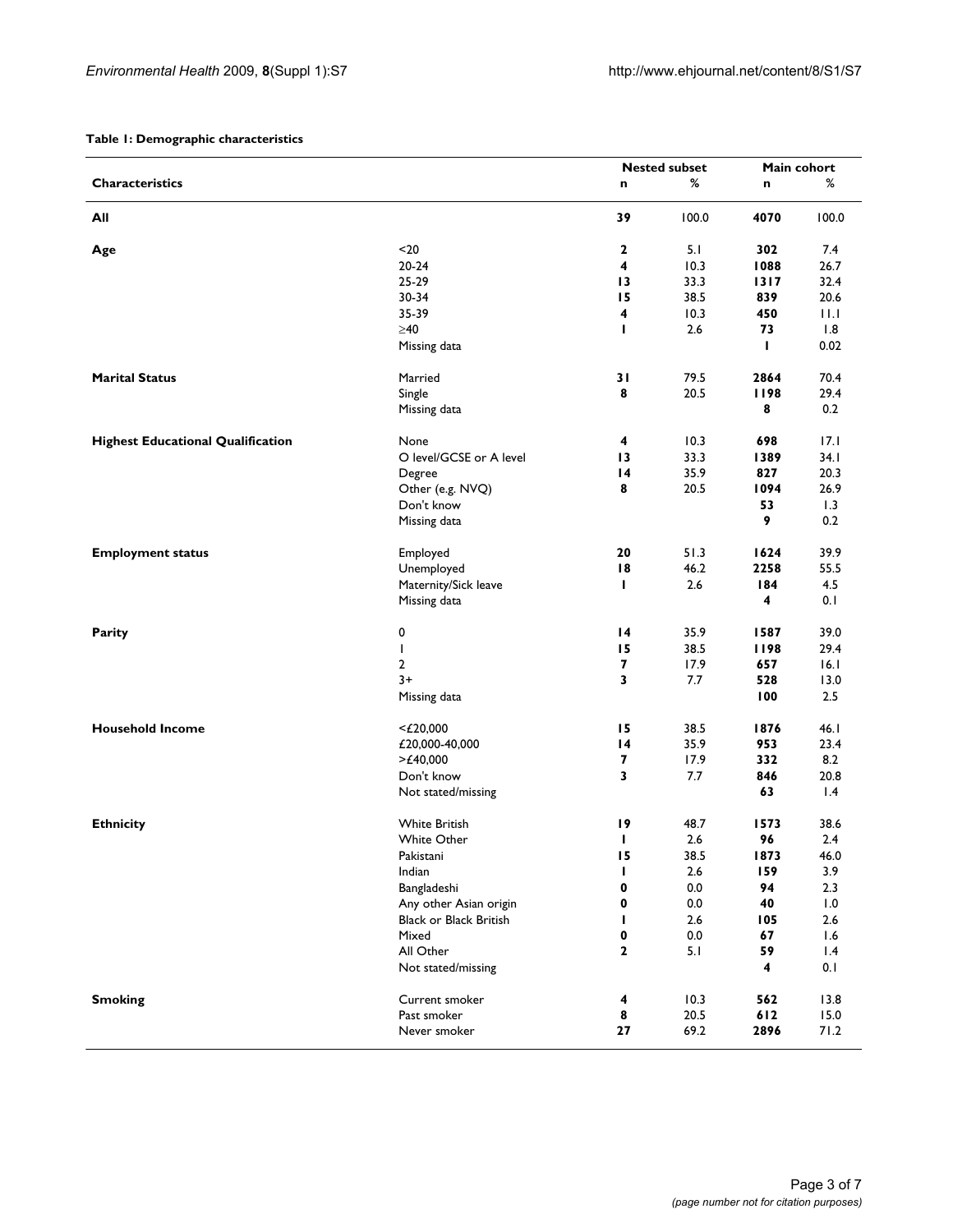|                  | 2a: Water Consumption                                    | Mean    | Min     | <b>Percentile Distribution</b> |         | Max     |         | Consumed           |         |
|------------------|----------------------------------------------------------|---------|---------|--------------------------------|---------|---------|---------|--------------------|---------|
|                  | Variable                                                 |         |         | 0.25                           | 0.50    | 0.75    |         | n                  | $\%$    |
| <b>HOME</b>      | Tap water (filtered and unfiltered)<br>(1/day)           | $0.7\,$ | 0.0     | $0.2\,$                        | 0.6     | $0.8\,$ | 2.6     | 32                 | 82.I    |
|                  | Filtered tap water (I/day)                               | $0.2\,$ | $0.0\,$ | $0.0\,$                        | 0.0     | $0.0\,$ | $2.0\,$ | 8                  | 20.5    |
|                  | Unfiltered tap water (I/day)                             | $0.5\,$ | 0.0     | $0.0\,$                        | 0.4     | $0.8\,$ | 2.6     | 24                 | 61.5    |
|                  | Tea (I/day)                                              | 0.3     | $0.0\,$ | $0.0\,$                        | 0.2     | 0.4     | 2.4     | 22                 | 56.4    |
|                  | Coffee (I/day)                                           | 0.1     | 0.0     | 0.0                            | 0.0     | $0.0\,$ | 2.0     | $\overline{7}$     | 17.9    |
|                  | Squash/cordial (I/day)                                   | 0.3     | $0.0\,$ | 0.0                            | 0.0     | 0.0     | 1.2     | 21                 | 53.8    |
|                  | Total tap water intake (I/day)                           | 1.5     | $0.0\,$ | 0.7                            | 1.4     | 2.2     | 4.2     | 36                 | 92.3    |
|                  | Bottled water (I/day)                                    | $0.2\,$ | $0.0\,$ | $0.0\,$                        | 0.0     | 0.0     | 4.0     | $\overline{7}$     | 17.9    |
|                  | Total fluid intake (I/day)                               | 1.6     | $0.2\,$ | 0.8                            | 1.4     | 2.4     | 4.2     | 39                 | 100.0   |
| <b>WORK</b>      | Tap water (filtered and unfiltered)<br>$($ l/day $)$ $*$ | 0.2     | 0.0     | 0.0                            | 0.0     | 0.4     | 2.0     | 6                  | 28.6    |
|                  | Filtered tap water (I/day) *                             | $0.0\,$ | $0.0\,$ | 0.0                            | 0.0     | $0.0\,$ | 0.0     | 0                  | 0.0     |
|                  | Unfiltered tap water (I/day) *                           | 0.2     | 0.0     | 0.0                            | 0.0     | 0.4     | 2.0     | 6                  | 28.6    |
|                  | Tea ( $I/day$ ) *                                        | 0.2     | $0.0\,$ | 0.0                            | $0.0\,$ | 0.2     | 1.0     | 6                  | 28.6    |
|                  | Coffee (I/day) *                                         | 0.1     | 0.0     | 0.0                            | 0.0     | $0.0\,$ | 0.8     | 5                  | 23.8    |
|                  | Squash/cordial (I/day) *                                 | 0.1     | 0.0     | $0.0\,$                        | 0.0     | 0.0     | 0.8     | $\overline{2}$     | 9.5     |
|                  | Total tap water intake (I/day) *                         | $0.6\,$ | $0.0\,$ | $0.0\,$                        | 0.4     | $0.8\,$ | $2.8\,$ | 15                 | 71.4    |
|                  | Bottled water (I/day) *                                  | 0.3     | 0.0     | 0.0                            | 0.0     | 0.6     | 2.0     | 8                  | 38.1    |
|                  | Total fluid intake (I/day) *                             | 0.9     | $0.0\,$ | 0.4                            | $0.8\,$ | $1.0\,$ | $2.8\,$ | $\,$ l $\,$ 8 $\,$ | 85.7    |
| <b>ELSEWHERE</b> | Tap water (I/day)                                        | $0.0\,$ | $0.0\,$ | $0.0\,$                        | $0.0\,$ | 0.0     | 0.0     | 0                  | $0.0\,$ |
|                  | Tea (I/day)                                              | $0.0\,$ | $0.0\,$ | $0.0\,$                        | 0.0     | $0.0\,$ | 0.0     | $\pmb{0}$          | 0.0     |
|                  | Coffee (I/day)                                           | $0.0\,$ | $0.0\,$ | $0.0\,$                        | 0.0     | $0.0\,$ | 0.0     | 0                  | 0.0     |
|                  | Squash/cordial (I/day)                                   | $0.0\,$ | $0.0\,$ | $0.0\,$                        | 0.0     | $0.0\,$ | $0.0\,$ | 0                  | 0.0     |
|                  | Total tap water intake (I/day)                           | $0.0\,$ | $0.0\,$ | $0.0\,$                        | 0.0     | $0.0\,$ | 0.0     | $\pmb{0}$          | 0.0     |
|                  | Bottled water (I/day)                                    | $0.0\,$ | 0.0     | 0.0                            | 0.0     | 0.0     | 0.2     | $\mathbf{I}$       | 2.6     |
|                  | Total fluid intake (I/day)                               | $0.0\,$ | $0.0\,$ | $0.0\,$                        | $0.0\,$ | $0.0\,$ | 0.2     | $\mathbf{I}$       | 2.6     |

#### **Table 2: Summary of water exposures**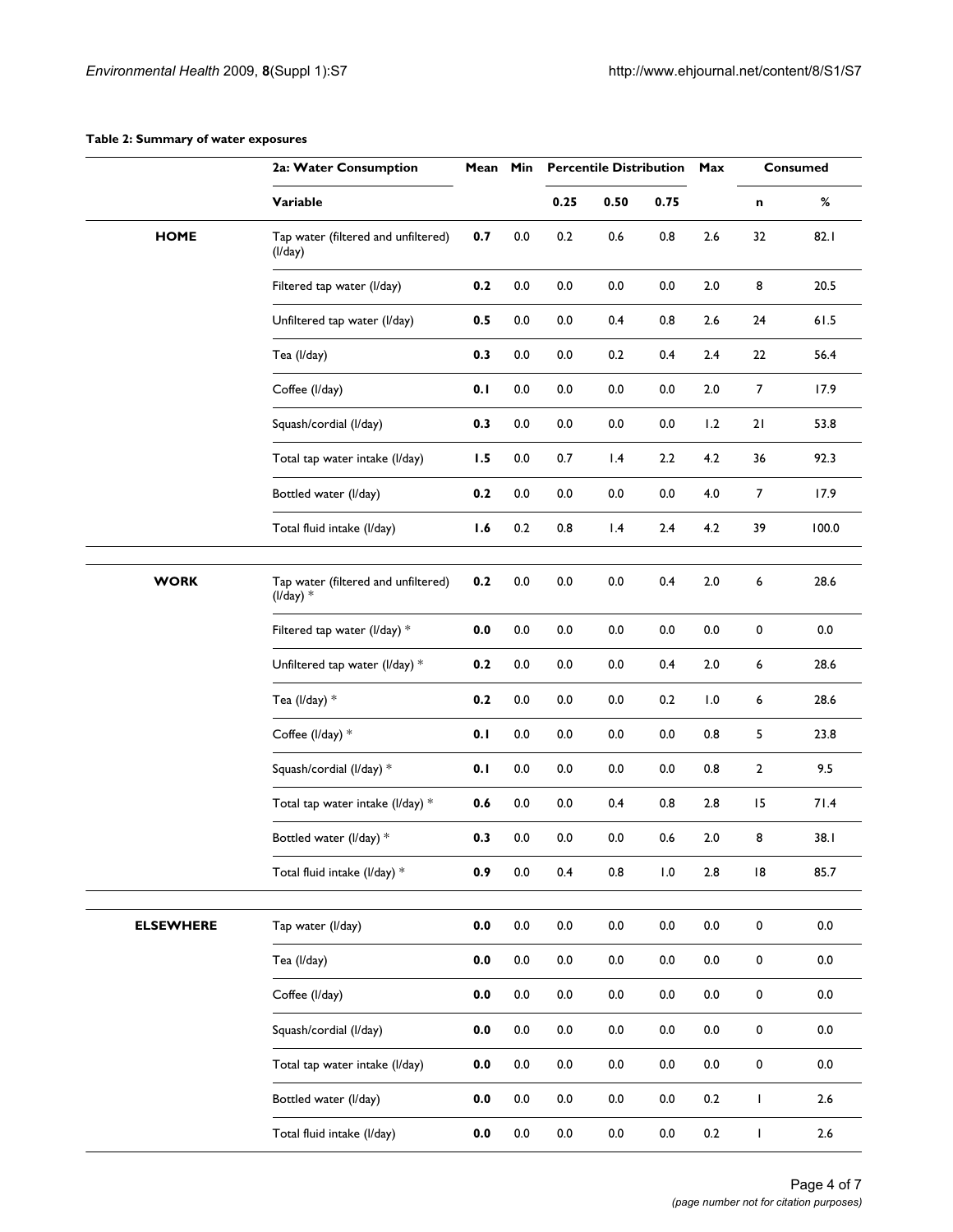| <b>ALL</b>                     | Total tap water intake (I/day)             | 1.8             | 0.0         | 1.0                            | 1.4            | 2.4                      | 5.8            | 37          | 94.9  |
|--------------------------------|--------------------------------------------|-----------------|-------------|--------------------------------|----------------|--------------------------|----------------|-------------|-------|
|                                | Total fluid intake (I/day)                 | 2.1             | 0.4         | 1.2                            | 1.8            | 2.7                      | 5.8            | 39          | 100.0 |
|                                | 2b: Showering, Bathing,<br><b>Swimming</b> | Mean            | <b>Min</b>  | <b>Percentile Distribution</b> |                | Max Activity carried out |                |             |       |
|                                | Variable                                   |                 |             | 0.25                           | 0.50           | 0.75                     |                | $\mathbf n$ | $\%$  |
| <b>SHOWERING &amp; BATHING</b> | No. showers per week                       | 5               | $\mathbf 0$ | 3                              | 5              | $\overline{7}$           | 4              | 34          | 87.2  |
|                                | Duration per shower (min) +                | 16              | 5           | $\overline{10}$                | 15             | 20                       | 60             |             |       |
|                                | Showering (min/week)                       | 74              | 0           | 35                             | 60             | 100                      | 300            | 34          | 87.2  |
|                                | No. baths per week                         | $\mathbf{2}$    | $\mathbf 0$ | 0                              | $\overline{2}$ | 3                        | $\overline{7}$ | 26          | 66.7  |
|                                | Duration per bath (min) $\ddagger$         | 40              | 10          | 26                             | 30             | 38                       | 120            |             |       |
|                                | Bathing (min/week)                         | 72              | 0           | 0                              | 60             | 120                      | 360            | 26          | 66.7  |
|                                | Total time showering/bathing<br>(min/week) | 146             | 35          | 73                             | 110            | 185                      | 540            | 39          | 100.0 |
| <b>SWIM</b>                    | No. swimming sessions per week             | T               | $\mathbf 0$ | 0                              | $\mathbf 0$    | 0                        | $\overline{2}$ | 6           | 15.4  |
|                                | Duration per swim (min) $\S$               | 53              | 10          | 26                             | 53             | 60                       | 120            |             |       |
|                                | Swimming (min/week)                        | $\overline{10}$ | $\mathbf 0$ | 0                              | $\mathbf 0$    | 0                        | 120            | 6           | 15.4  |

#### **Table 2: Summary of water exposures** *(Continued)*

 $*$  amongst those who were employed (n = 21),  $\dagger$  amongst those who reported at least one shower per week (n = 34),  $\ddagger$  amongst those who reported at least one bath per week (n = 26), §amongst those who reported going swimming at least once per week (n = 6)

work. 28.6% of employed women reported no tap water intake from any source at work.

#### *Showering & bathing*

Showering was reported by 87.2%, and bathing by 66.7%, of women (Table 2(b) ). Amongst those women who reported showering mean duration per shower was 16 minutes. Mean duration of bath was 40 minutes, amongst those reporting bathing. Bath duration tended to be longer than shower duration, but overall time spent showering or bathing per week was similar for both activities.

#### *Swimming*

Only 6 women (15.4%) actually reported going swimming at least once a week. Amongst these women, average duration of swimming session was 53 minutes.

#### *Water use stratified by demographic characteristics Age*

No clear monotonic trends were observed for water consumption across age groups, although there were differences between groups for intakes of total tap water at home ( $p = 0.01$ ), total tap water overall ( $p = 0.02$ ) and bottled water ( $p = 0.05$ ) (see Additional file 1). Duration per shower and total time spent showering and bathing per week were inversely correlated with age (Spearman's correlation: -0.39 ( $p = 0.02$ ) and -0.36 ( $p = 0.03$ ) respectively).

#### *Employment status*

There were no differences in tap water consumption overall, or at home, according to employment status. Duration per shower was significantly longer for unemployed than for employed women ( $p = 0.04$ ).

#### *Income*

No clear monotonic trends were observed across income categories, although differences were observed for total tap water intake at work ( $p = 0.001$ ) and duration per shower ( $p = 0.02$ ).

#### *Ethnicity*

When stratifying by ethnicity, the results suggest women of South Asian origin may consume more tap water than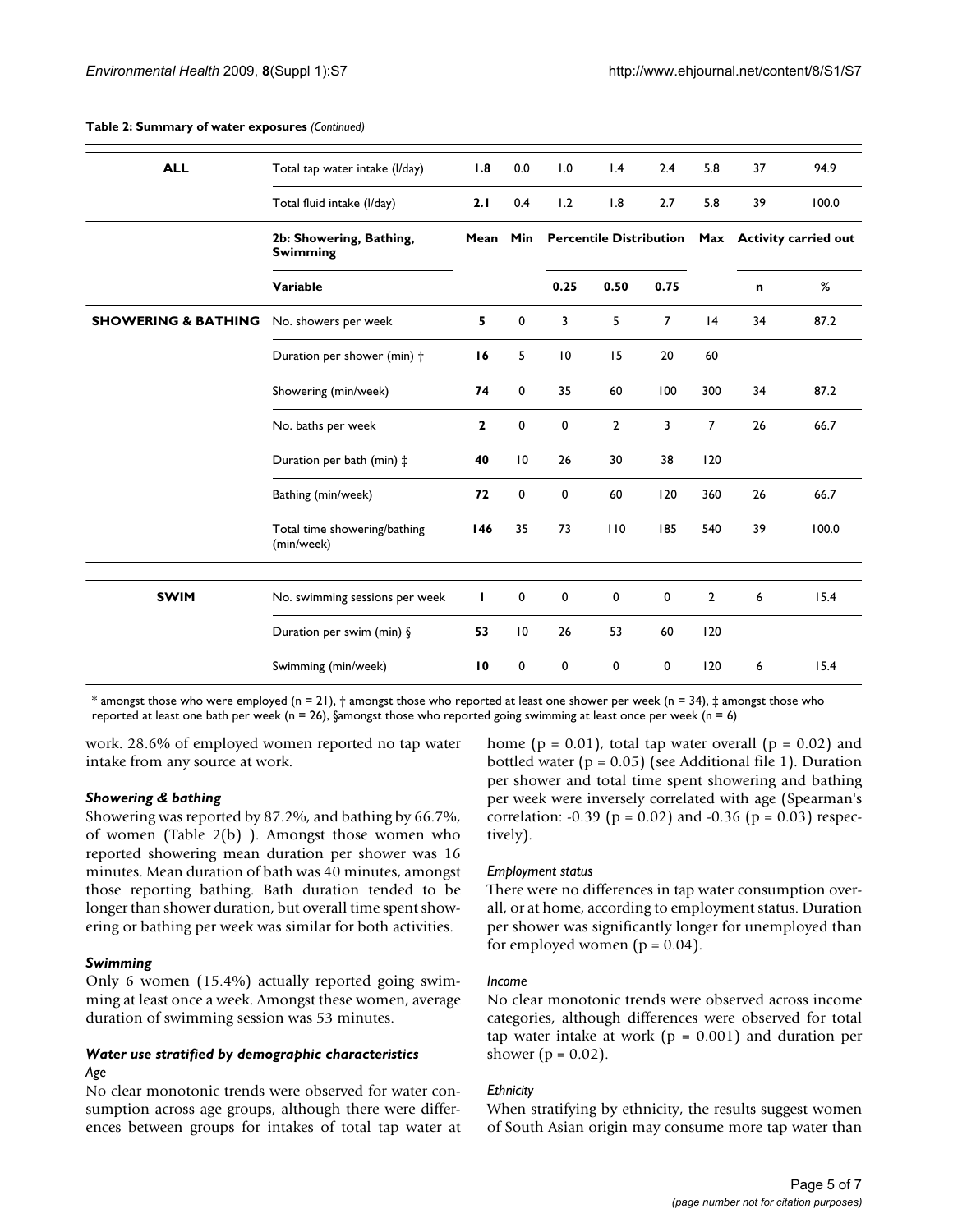women in other ethnic groups, and may spend longer showering and bathing, however differences between groups only reached statistical significance for tap water intake at home  $(p = 0.02)$ , total tap water intake at work  $(p = 0.02)$ , and duration per shower  $(p = 0.02)$ .

Differences between the subgroups may exist for other water use variables, but they did not reach statistical significance.

## **Discussion**

These results show that cold tap water and tap water based beverages constitute a major part of daily fluid intake for pregnant women, and that the majority of tap water intake occurs at home for both unemployed and employed women. However, for employed women some tap water ingestion occurs at work and this should be considered in DBP exposure assessment. Many previous studies on DBPs and adverse birth outcomes have assessed exposure only at the mother's home, e.g. by using trihalomethane concentrations in the water supply of the mother's residence at time of birth. If, as our study suggests, the majority of tap water intake occurs at home, potential exposure misclassification from excluding exposures at other locations should be relatively small.

Water exposures in our study were higher than reported by the only other UK study on water use by pregnant women. Kaur *et al.* [8] found overall total tap water intake to be 1.31 l/day (calculated from their reported consumption per week), and that women spent 54.3 min/week showering and 54.7 min/week bathing. Barbone *et al.* [9] report total tap water intake of 0.6 l/day in Italy, whilst in the US, Shimokura *et al.* [10] report 0.78 l/day and Zender *et al.* [11] 3.4 l/day. Forssén *et al.* [12] report 120 min/week showering amongst pregnant women in the US, which is greater than we found, but bathing was less at 50 min/ week.

Our results suggest that there may be some differences for tap water intake and showering/bathing behaviour according to age, employment status, income and ethnicity. Tap water intake has previously been shown to differ by ethnicity [12] and showering and bathing by ethnicity [13] and socioeconomic status [12]. However, as we found no clear-cut patterns, these factors need further investigation in a larger group of women from the birth cohort. It is important to understand these differences in water behaviour, because maternal age, socioeconomic status, and ethnicity are associated with fetal growth and low birth weight [14-16], and may act as confounders if they are also independently associated with exposure to water. In studies using individual-level data these factors tend to be adjusted for. However, many studies on DBPs and adverse birth outcomes have relied upon exposure assessment and confounding data at an ecological level [17,18] or, due to their retrospective design, information on confounders of interest has been incomplete [19,20]. Consequently, a number of epidemiological studies to date in this field of research have been unable to fully adjust for potential confounding. Interpretation of results from these studies is, therefore, limited by the possibility of residual confounding. The prospective cohort design and comprehensive data collection of Born in Bradford will address these methodological weaknesses and in time help to inform the evidence base about the potential effects of DBPs on birth outcomes.

This study has a number of limitations. The results in this study are based on small numbers of women in one city and may not therefore be generalisable to the wider population of pregnant women. Nonetheless, given that there is very little information available on water use by pregnant women in the UK, we believe that these results are useful as approximate estimates of water use in pregnancy and indicate issues that should be considered in epidemiological studies of DBPs, e.g. potential differences in water use in relation to ethnicity.

There is potential for selection bias in this subset. Due to the prohibitive cost of translation, recruitment to the subset excluded the 12-15% of women who spoke no English. This may explain the greater proportion of women of White British origin and lower proportion of women of Pakistani origin compared to the main cohort. With regards to age, marital status, parity and smoking the nested subset was similar to the main cohort. However, the nested subset appeared better educated and had a greater proportion of women in higher income brackets than the main cohort. Thus it is possible that our results may not fully reflect water use in women with lower levels of educational attainment or income.

#### **Conclusion**

This study provides estimates of water exposure in pregnant women in a multi-ethnic population in the north of England. The findings are valuable to inform exposure assessment in studies assessing the relationship between DBPs and adverse birth outcomes. Future work will involve further investigation of potential differences between demographic subgroups on a larger dataset, using regression-type analyses, and validation of questionnaire responses for water exposures. This will be undertaken by comparing questionnaire responses with records of water use kept by the 39 women in a 7-day exposure diary.

#### **List of abbreviations used**

DBPs: Disinfection By-Products